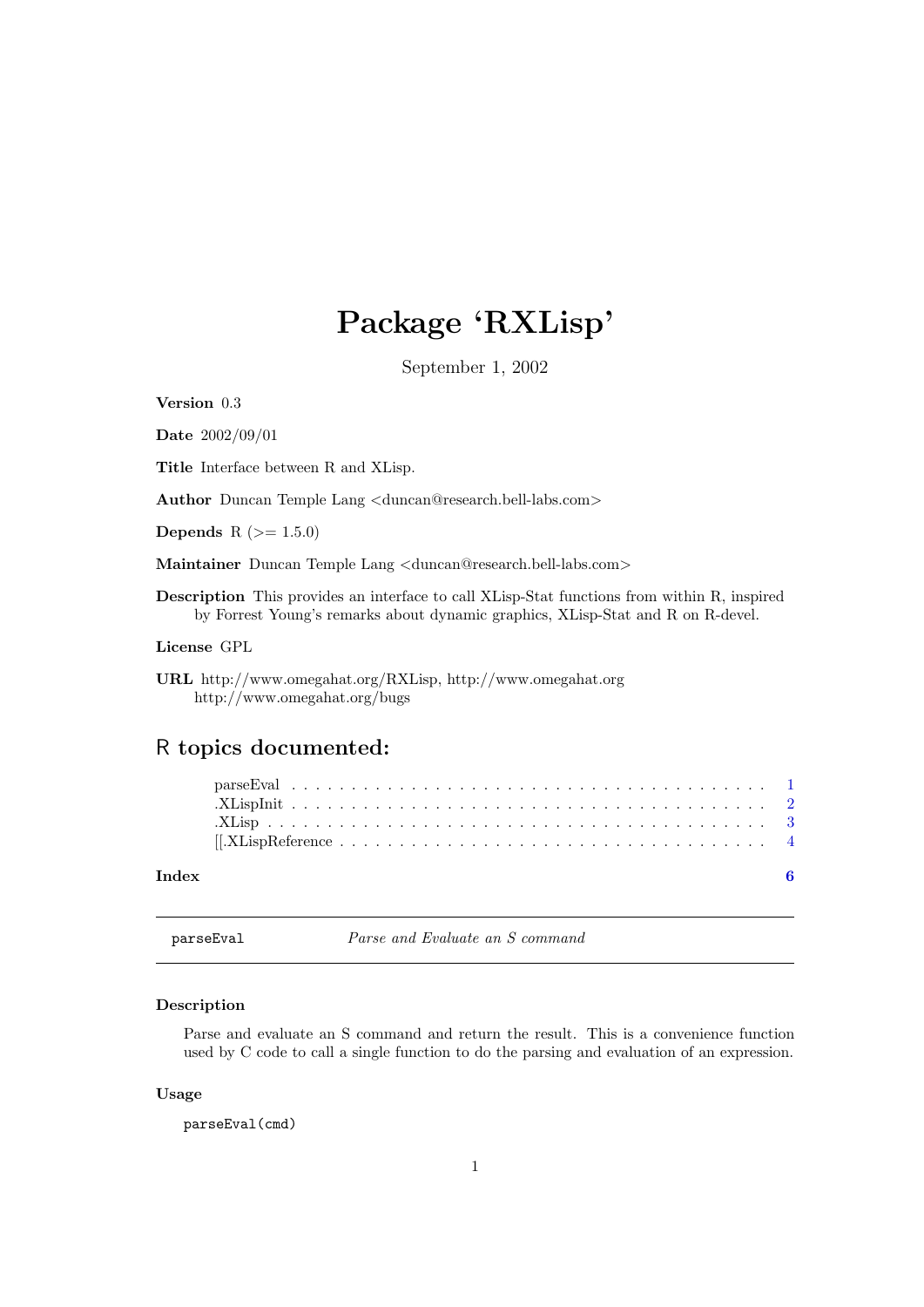#### <span id="page-1-0"></span>Arguments

cmd a string (character vector of length 1) giving the S command to parse and evaluate.

#### Details

#### Value

The result of evaluating the S command.

#### Author(s)

Duncan Temple Lang

#### References

<http://www.omegahat.org/RSPerl>

#### Examples

```
parseEval("1:10")
parseEval("plot(rnorm(10)); abline(h=5); TRUE")
```
<span id="page-1-1"></span>.XLispInit Initialize XLisp-Stat Session

#### Description

This initializes the XLisp-Stat engine so that it can be used to process calls to XLisp functions, etc. This must be called before any access to the XLisp interpreter is made.

#### Usage

```
.XLispInit(args=.XLispInitArgs, registerEvent = TRUE)
```
#### Arguments

| args          | a character vector giving the command line arguments used to initialize<br>the session. The first value should be the pseudo name given to the<br>application as in $argv[0]$ , the name of the application, passed from the<br>shell in a regular C application. The subsequent arguments are processed<br>in the standard fashion by the XLisp-Stat engine. |
|---------------|---------------------------------------------------------------------------------------------------------------------------------------------------------------------------------------------------------------------------------------------------------------------------------------------------------------------------------------------------------------|
| registerEvent | a logical value indicating whether the initialization should also connect<br>the XLisp event loop to the R event loop. Generally, this will be TRUE.<br>One may want to override this if a different event loop strategy will be<br>used or no XLisp graphics will be deployed.                                                                               |

#### Details

This initializes the XLisp-Stat engine, including the memory management, intialization code, etc.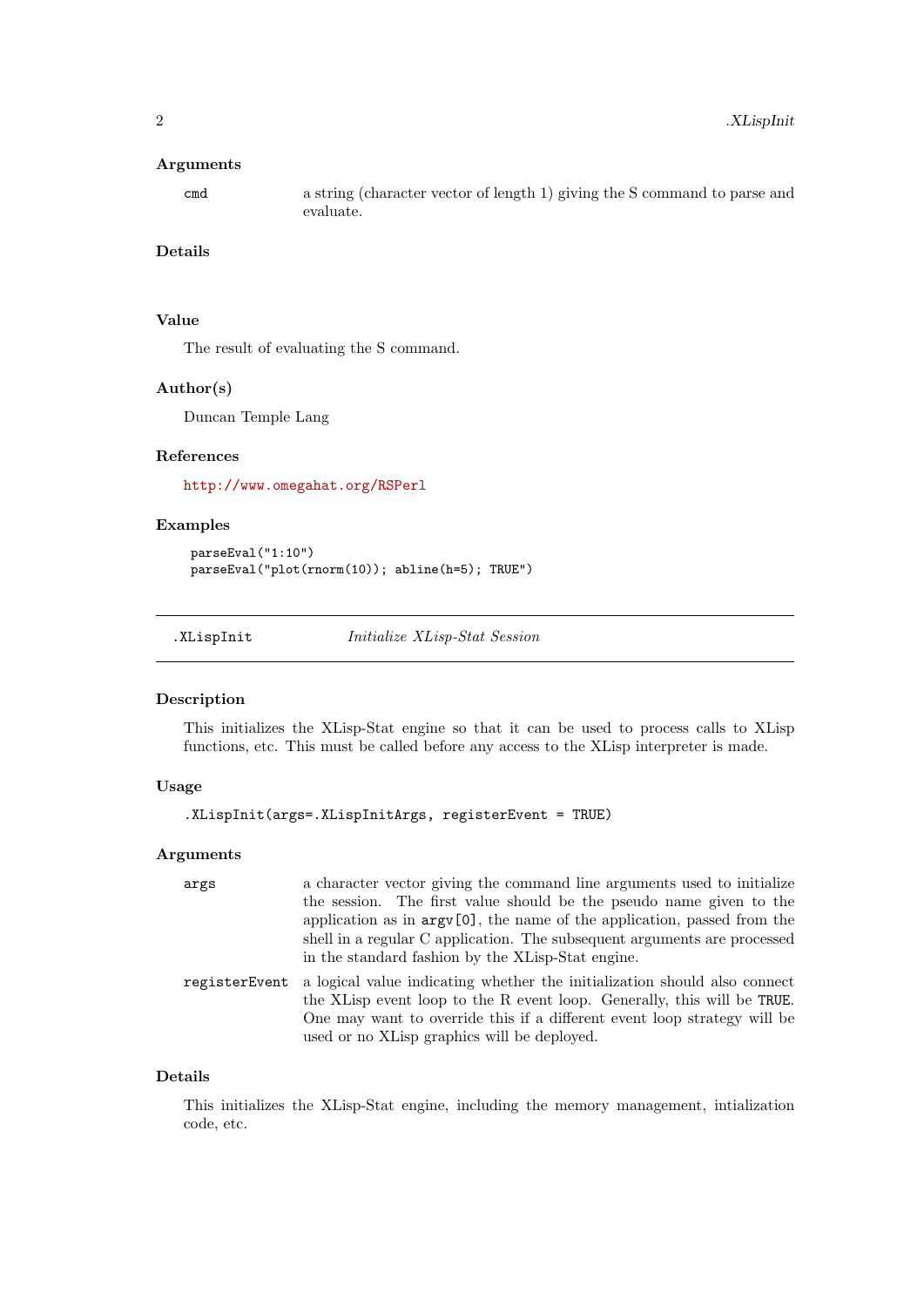<span id="page-2-0"></span>.XLisp 3

#### Value

NULL.

#### Author(s)

Duncan Temple Lang <duncan@research.bell-labs.com>

#### References

<http://www.xlispstat.org>

#### See Also

[.XLisp](#page-2-1)

#### Examples

.XLispInit() .XLisp("+", 1, 2, 3, 4)

<span id="page-2-1"></span>.XLisp Invoke XLisp-Stat Function

#### Description

This provides an interface to calling XLisp-Stat functions from R, converting the arguments from R values to XLisp-Stat objects and similarly converting the resulting value back to an R object. Functions are currently identified by name.

#### Usage

.XLisp(fun, ..., .convert = TRUE, upper = TRUE)

#### Arguments

| fun      | the name of the XLisp-Stat function, given as a character string.                                                                                                                                                                                                                                                                  |
|----------|------------------------------------------------------------------------------------------------------------------------------------------------------------------------------------------------------------------------------------------------------------------------------------------------------------------------------------|
| .        | any arguments to be passed to the XLisp-Stat function, which will be<br>converted from R objects to XLisp-Stat values. Any named elements<br>in this list are treated as named arguments to the XLisp function. This<br>means they are converted to upper-case and prefixed with a : and inserted<br>into the XLisp argument list. |
| .convert | a logical value indicating whether to convert the result back to a regular<br>R object. If this is FALSE, a reference to the XLisp-Stat object is returned<br>which can be used in subsequent calls to XLisp. If this is TRUE, an attempt<br>to convert the value to an R object using the conversion mechanism is<br>made.        |
| upper    | a logical value controlling whether to convert the (XLisp-Stat) function<br>name being called to upper-case.                                                                                                                                                                                                                       |

#### Details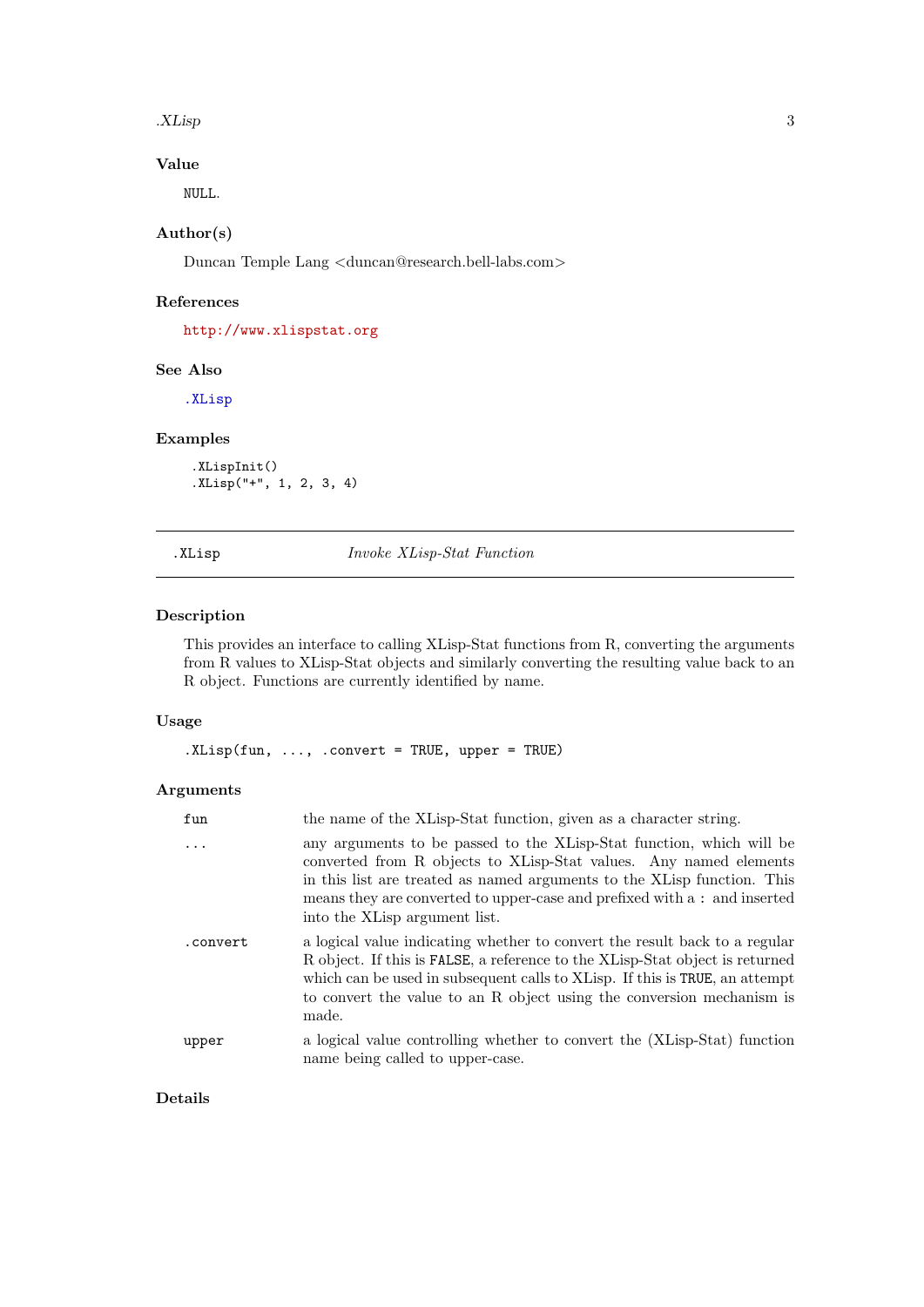<span id="page-3-0"></span>An R object representing the result of the call to the XLisp function.

#### Author(s)

Duncan Temple Lang <duncan@research.bell-labs.com>

#### References

<http://www.xlispstat.org>, <http://www.omegahat.org/RXLisp>

#### See Also

[.XLispInit](#page-1-1)

#### Examples

```
.XLispInit()
.XLisp("+", 1, 2, 3)
.XLisp("mean", c(1, 2, 3))
```

```
# Generate some random numbers from a Poisson distn.
# Note the need to specify an integer.
.XLisp("poisson-rand", as.integer(30), 1.8)
```

```
# returns a symbol which is not currently handled by the conversion
# mechanism. But the load will work!
.XLisp("load", system.file("examples", "Rinit.lsp", package="RXLisp"))
.XLisp("mypow", 3, 2)
```

```
[[.XLispReference Syntactic methods for XLisp Reference Objects
```
#### Description

These methods provide a convenient way to invoke methods and access slots in XLisp objects from within R. The subsetting operator invokes the XLisp send function on the XLisp object associated with the R reference object. The slot accessor (\$) merely creates a function that, when called, will invoke the send function.

#### Usage

```
"[[.XLispReference"(x, i, ...)
"$.XLispReference"(x, name)
```
#### Arguments

| x       | the XLispReference object on which to operate.                                    |
|---------|-----------------------------------------------------------------------------------|
| i       | the name of the slot to be accessed (either queried or set).                      |
| name    | the name of the method or message to invoke on the specified XLisp object         |
| $\cdot$ | additional arguments (named or unnamed) to be passed in the method<br>invocation. |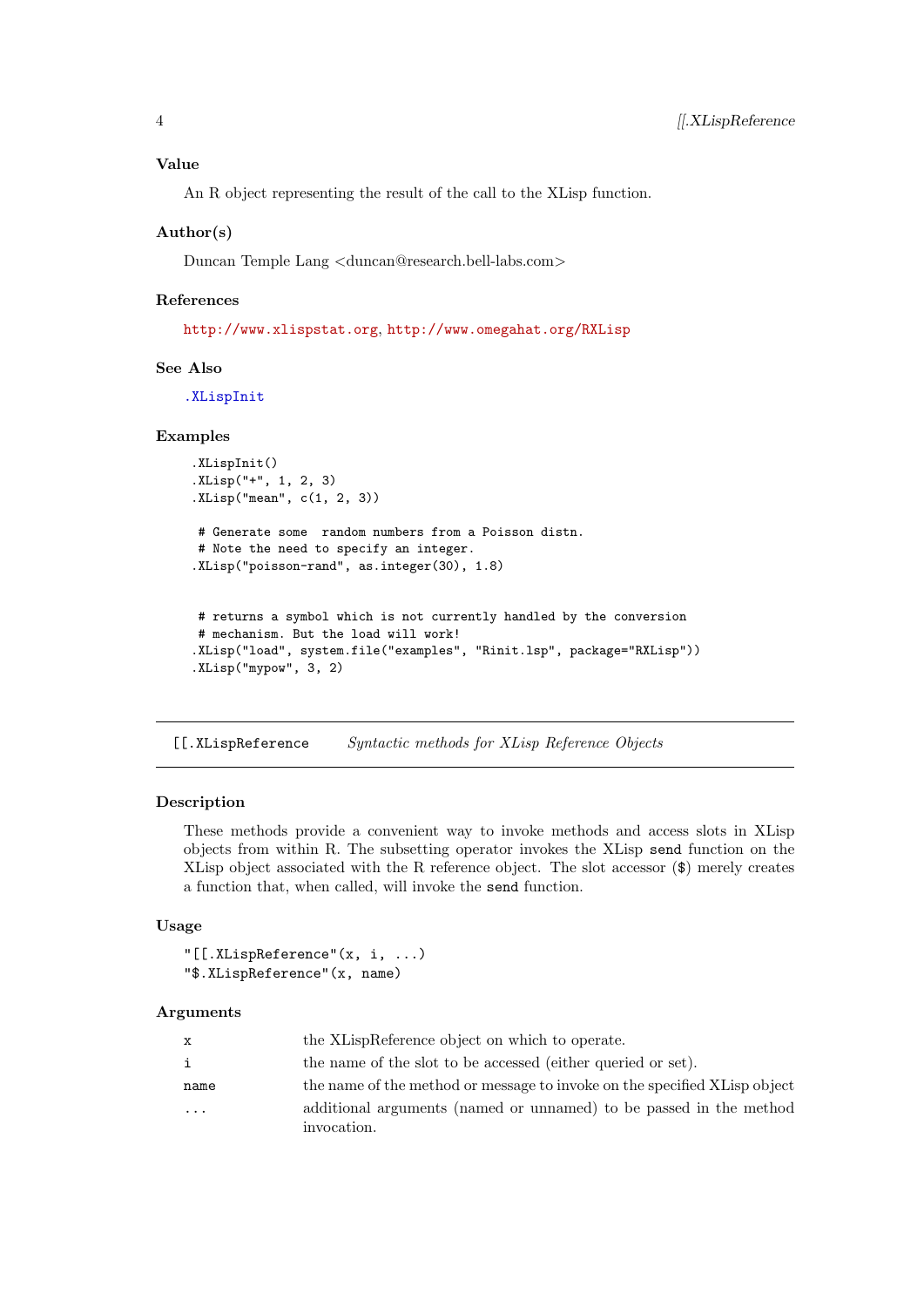#### Value

[[ returns the value of the specified slot, converted to an R object.

\$ returns a function that when invoked will call the specified XLisp method for this object passing it the arguments in the call to that R function.

#### Author(s)

Duncan Temple Lang <duncan@research.bell-labs.com>

#### References

<http://www.xlispstat.org>, <http://www.omegahat.org/RXLisp>

#### See Also

[.XLispInit](#page-1-1)

#### Examples

```
h <- .XLisp("histogram", rnorm(100))
h[["title"]]
h$close()
```